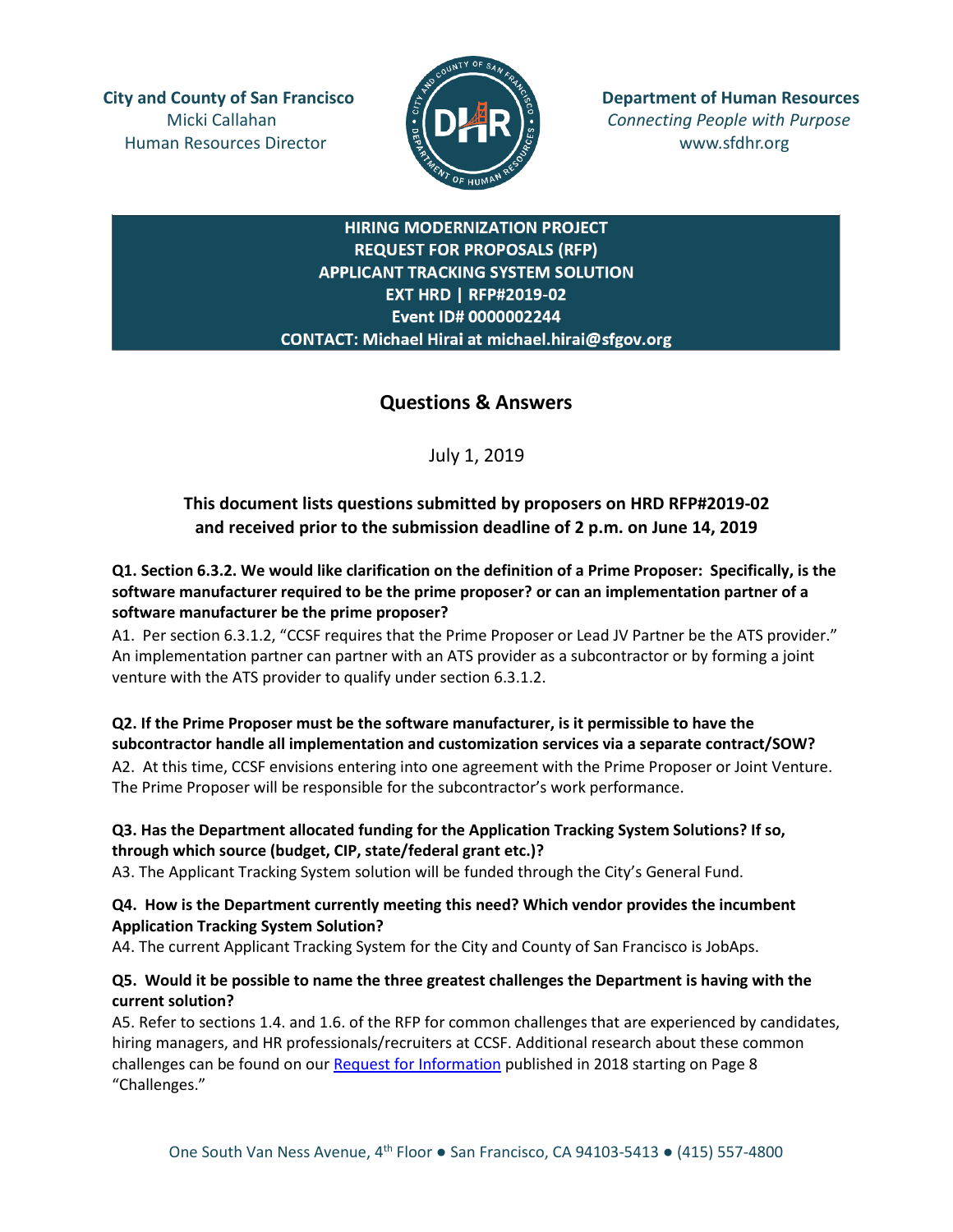## **Q6. Which other systems will have to integrate or interface with the Application Tracking System Solutions, and can you provide incumbent vendors for each system?**

A6. Please find below the key sections of the RFP that speak to the importance of integrations and provide the relevant incumbent information:

- **Section 2.4. PeopleSoft Integration:** The Applicant Tracking System solution will need to integrate with CCSF's current Human Capital Management system (PeopleSoft 9.2).
- **Section 2.2.2.24 Creating and administering examinations (enhancements to modernize practices):** Ability to integrate with CCSF's existing exam providers (FastTest, Montage and National Testing Network: Public Safety Careers).
- **Section 2.3. Implementation Design:** CCSF is looking to implement a modular and extensible solution that easily allows products to speak to one another. Therefore, any implemented solution (whether an individual module or a broader platform implementation) must present an Ecosystem-friendly approach. Examples of modules that the Applicant Tracking System solution will need to integrate with in the future include but are not limited to assessments, auditing, and onboarding.

# **Q7. Which operating platform does the Department currently use? / Is desired for the Application Tracking System Solutions?**

A7. CCSF is seeking a cloud-based Applicant Tracking System solution that is functional and accessible across multiple browsers including the latest version of Chrome, Firefox, Safari, and Edge.

# **Q8. Who is the technical contact and/or project manager for the Application Tracking System Solutions?**

A8**.** Anne Marie Monroe is the project lead for the Hiring Modernization Team, which includes the Applicant Tracking System solution. However, all inquiries or other communications regarding this RFP should be directed to the RFP Contact, Michael Hirai at [michael.hirai@sfgov.org.](mailto:michael.hirai@sfgov.org) No other employees or officials of CCSF other than the RFP Contact should be contacted with regard to this RFP. Interested proposers can have a chance to meet the full Hiring Modernization Team at the Pre-Proposal conference on June 5th.

# **Q9. Does the Department anticipate any professional or consulting services may be needed to accomplish this effort? (i.e. project planning/oversight, PM, QA, IV&V, staff augmentation, implementation services etc.)? If so, what services does the Department desire and how do they anticipate procuring?**

A9**.** It is up to each Proposer to indicate their approach to project implementation and/or professional services needed (custom development, custom integrations) to extend their existing solution to meet CCSF's needs.

One of the Minimum Qualifications listed in Section 6.3.2. of the RFP is that the Proposer's Project Manager have experience working with agile development processes and investing in feedback cycles to improve products and processes in an iterative way. CCSF expects the Proposer to work closely with the Hiring Modernization Project team at CCSF. For that work, CCSF expects to adhere to the basic practices of agile software development.

# **Q10. As part of the Hiring Modernization Project, what other solutions/systems/modules and/or services will be acquired to complete this effort?**

A10. As part of CCSF's modular approach, CCSF plans to integrate with additional systems going forward. The implemented product will have integration points with PeopleSoft, and be extensible to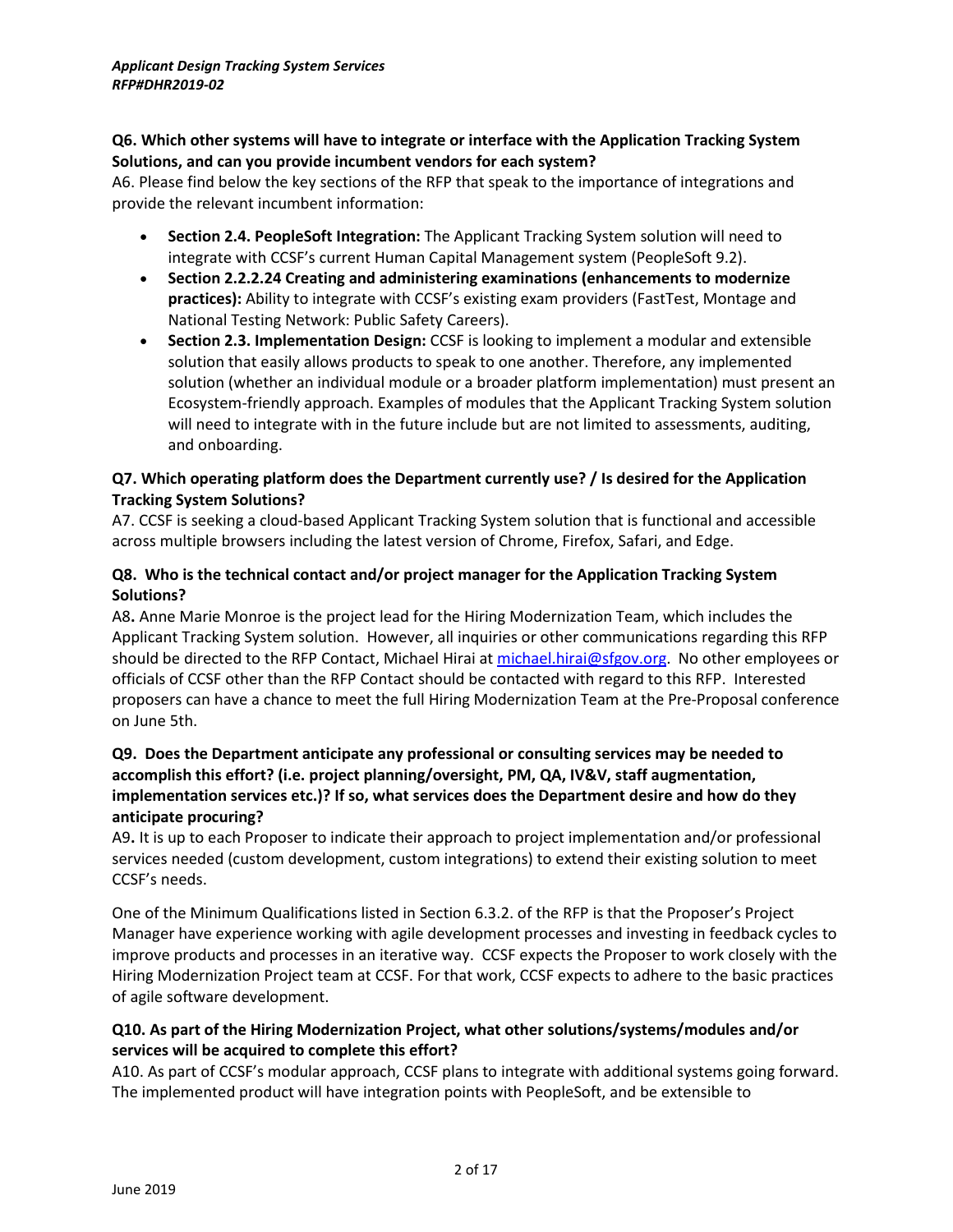appropriately add spokes that address other needs down the road such as handling assessments, auditing, and onboarding.

More broadly speaking, per Section 1.7. Hiring Modernization Project Overview, "though this RFP is specifically focused on seeking a cloud-based ATS solution, CCSF knows that hiring does not happen in isolation, and CCSF is constantly keeping the larger picture in mind. This means recognizing that in order for CCSF to successfully modernize its hiring practices, it needs to be thinking about HR holistically and plan for other areas that touch hiring such as onboarding, succession planning, performance reviews, learning and development, etc."

# **Q11. How many people do the City and County of San Francisco anticipate hiring in one year?** A11. CCSF makes about 9,000 hires annually.

# **Q12. What is the estimated cost of the Application Tracking System Solutions project?**

A12. The cost of the Applicant Tracking System solution will not be known until vendors have submitted their Proposals and a contract has been finalized.

# **Q13. What is the number of users anticipated for the Application Tracking System Solutions?**

A13. Users of the Applicant Tracking System solution will be candidates, hiring managers/individuals involved in the hiring process, and HR staff. Per year, about 66,000 candidates use the current system to submit job applications. We anticipate about 500 HR users and up to 2,000 - 3,000 hiring managers and/or individuals involved in the hiring process.

# **Q14. What is the estimated cost of the Hiring Modernization Project? Has funding been allocated for this effort? If so, through which source (budget, CIP, state/federal grant etc.)?**

**A14.** Funding is allocated to the project on a yearly basis through the City's General Fund. Funding for this project has been secured for fiscal year 2019-2020, and earmarked for 2020-2021. Because this project involves modular procurement, it is difficult to assign costs for the entire project when future systems and staff have not yet been determined.

# **Q15. A) Can you define Applicant Tracking System Provider? B) Is it possible for the ATS Provider (and therefore Prime Proposer) to be a licensed reseller of a commercially available ATS solution manufactured by another firm? The reseller provides the licensing for the ATS solution and primes all implementation and customization services. We've included an image below.**

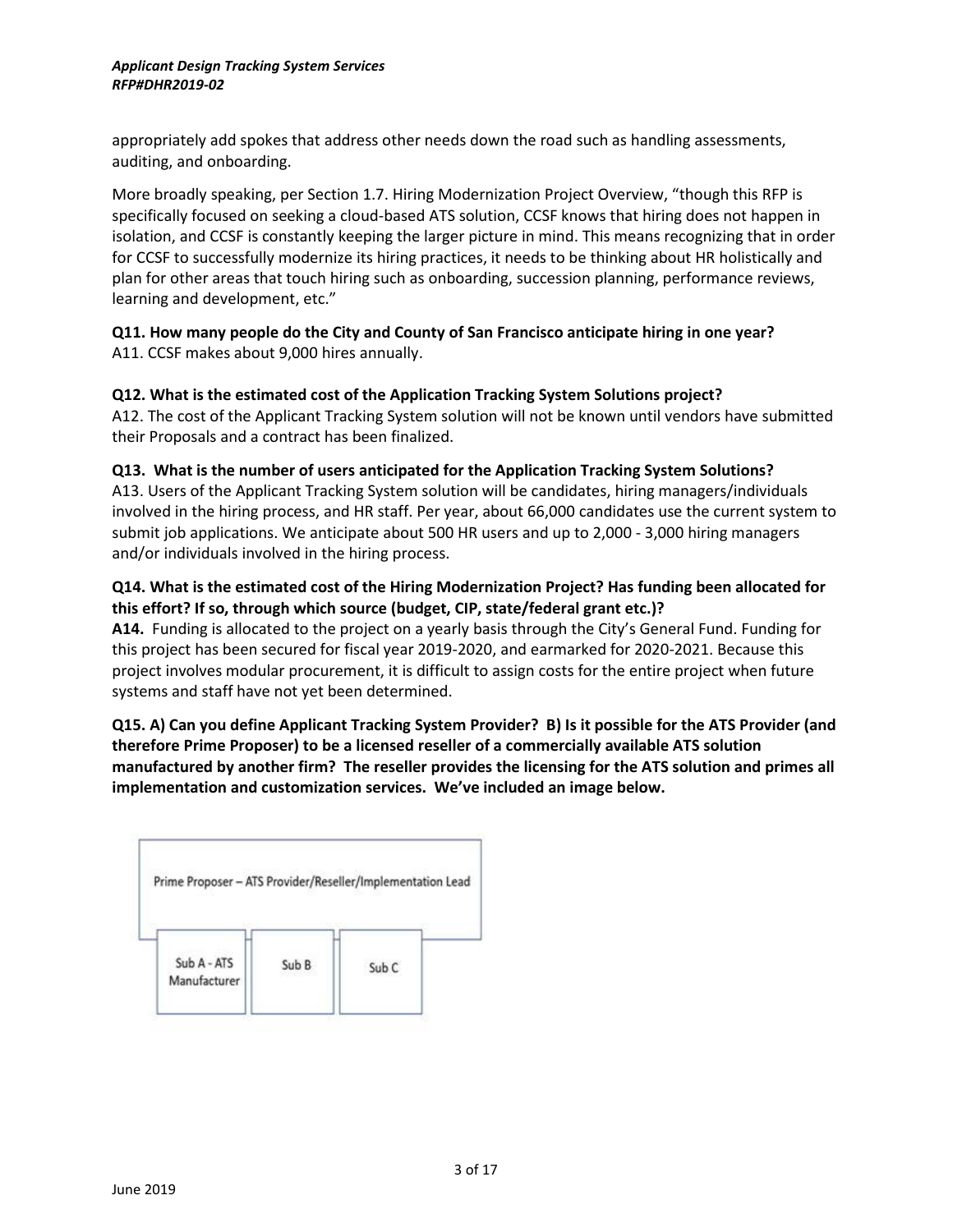A15**.** CCSF does not consider a licensed reseller of a commercially available Applicant Tracking System (ATS) solution to be the "ATS Provider" and therefore cannot be the Prime Proposer. CCSF envisions the ATS Provider to be an entity that:

- sells, leases, licenses, or otherwise provides the ATS; and
- has the authority & direct responsibility to make changes to the ATS; and
- provides & represents a direct relationship of the ATS to CCSF and its users

# **Q16. One additional question I had was around your budget restrictions. Do you have a set budget range for the vendor of choice and would it be possible to provide that budget range?**

A16. At this time, a budget range for the vendor of choice has not been set; it will partially depend on the cost estimates received with the proposals. Please also refer to the answers to questions 3, 14, 75, & 78. Funding beyond FY 2019/2020 is yet officially allocated.

As a point of reference, the broader Hiring Modernization Project has been allocated \$2M for FY 2019/2020. This includes additional costs including internal staffing, but hopefully provides the vendor community with a better understanding as to how the team is thinking about budgets broadly speaking.

# **Q17. Please provide the details of application and other tools used by CCSF to manage ATS Process as of now?**

A17. Our current Applicant Tracking System is JobAps. There are five integration points with PeopleSoft HCM as documented in RFP Section 2.4.

#### **Q18. What are number of offer letter templates currently in use?**

Q18. There are two types of offer letters issued by CCSF: conditional offer letter and final offer letter. There is a high-level template for each that the Department of Human Resources has provided to CCSF departments for their use; however, CCSF departments are allowed to modify them for the specific position being offered. As such, it is difficult to provide an exact count across CCSF.

#### **Q19. Please provide number of recruiters in each dept.?**

A19. CCSF currently has 427 HR staff who are involved in recruitment/hiring. These staff members have a different job classification from recruiters which is a much rarer, but emerging position at the City and County of San Francisco. There are currently six [recruiters](http://citidex.sfgov.org/cgi-bin/dhr/findClass.cgi?MyID=1250) at the City and County of San Francisco. The Department of Human Resources and Department of Public Health have two each. The SF International Airport and SF Department of Public Works each have one recruiter. This number is representative of individuals whose main job responsibility is to do recruiting. HR Professionals may also do outreach, however, as a part of their job duties.

# **Q20. Do you currently have an ARPO (an external recruiting partner)? If yes, would the partner use the ATS system to hire for CCSF?**

A20. CCSF occasionally uses an external recruiting partner for executive-level positions, but they do not use the ATS (and we do not foresee them doing so in the future). Generally, the external recruiting partner collects application materials directly from candidates. At the end of the recruitment process, CCSF HR staff enters into the ATS any pertinent information regarding the selected candidate and the hire action.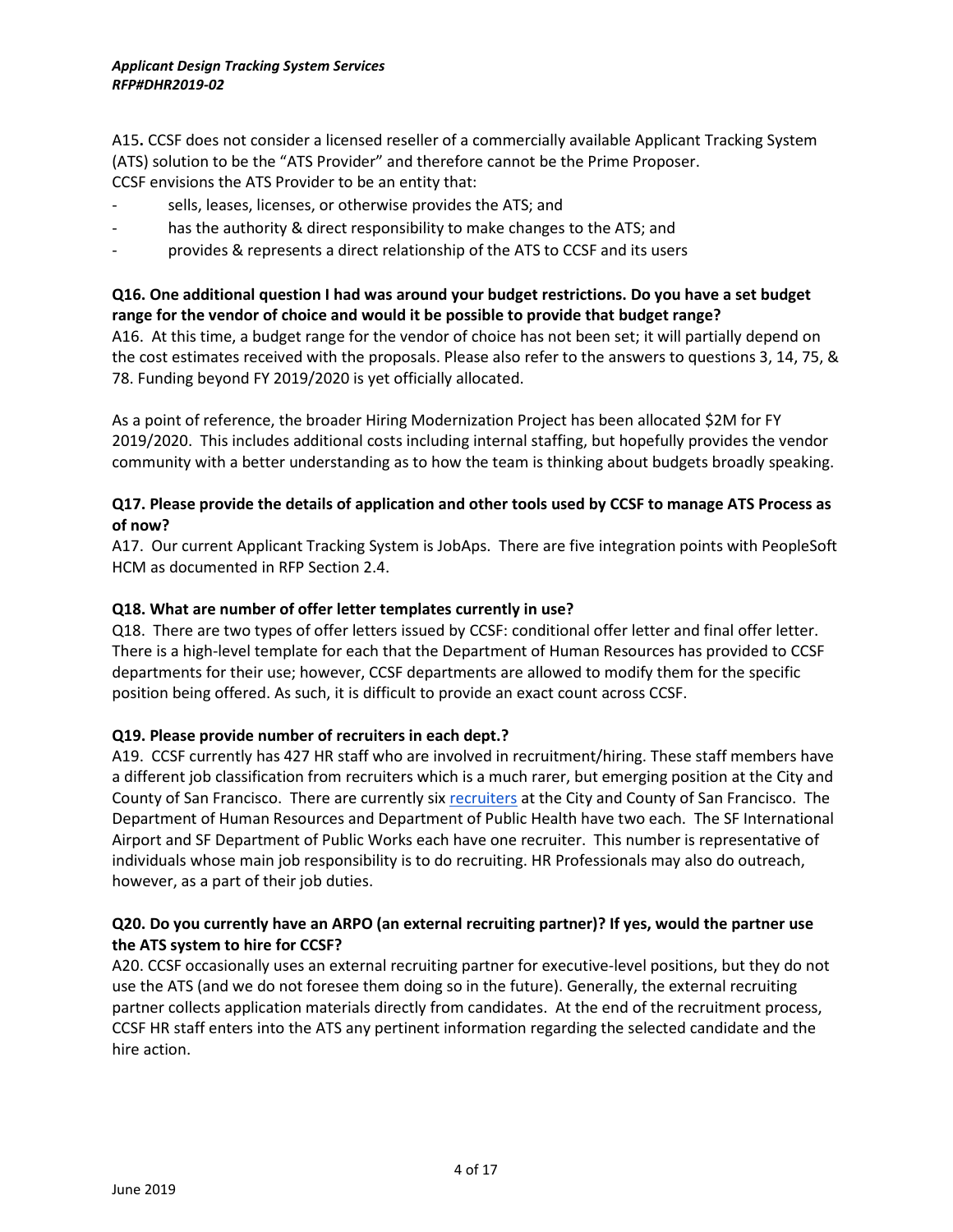# **Q21. Please provide the List of Languages in scope.**

A21. The solution will only be used in English but will need to be accessible to people for whom English is not their native language. All vendors must meet a minimum requirement of having implemented a product that meets Gov Sec 508 and WCAG 2.0 or 2.1 guidelines as outlined in Section 6.3.2. Minimum Qualifications.

# **Q22. Please provide the number of external service providers to be integrated for Background Checks**

A22. Currently CCSF administers background checks after conditional offer letters have been sent and accepted by the candidate. Because of this, background checks are considered part of the onboarding process and not part of this RFP specifically. CCSF completes all background checks through the Department of Justice (DOJ) and the Federal Bureau of Investigation (FBI). CCSF does not expect to integrate directly with DOJ/FBI for the time being.

# **Q23. Is Recruitment Process Outsourcing followed? If yes, please provide details of the process you follow for RPO (Recruitment Process Outsourcing).**

A23. CCSF has an existing list of pre-approved vendors to be used for external recruitment services. A CCSF department may also issue a Request for Proposals in order to procure external recruitment services from a vendor not already on the pre-approved list. For additional information, please refer to the answer to question 20.

# **Q24. We understand that onboarding is out of scope. Please confirm.**

A24. Onboarding is indeed out of scope.

# **Q25. Please confirm there are 3 external exam providers (FastTest, Montage and National Testing Network: Public Safety Careers) that need to be integrated?**

A25. These are the three exam providers that we use today. Currently, there is no integration with them, which results in a lot of manual scheduling of candidates, pulling reports of scores, manual data entry of scores and human error potential. However, as indicated in the RFP, the system should be able to integrate with these three and potentially other exam providers to pull in exam scores [assuming the exam providers have well-documented/well-structured Application Programming Interfaces (APIs)].

# **Q26. Are there any skill assessment providers (separate from exam providers) that need to be integrated?**

A26. There are no additional skills assessment providers (separate from exam providers) at this time that need to be integrated. However, we do expect our needs to continue to change in the future which is why we have expressed wanting to take an ecosystem-friendly approach to this initiative that would allow us to integrate with other skills assessment providers in the future.

**Q27. Please provide the approximate number of candidate application flows (ways of candidate application coming in) and candidate selection flows (ways of candidate getting selected) are in scope**  A27. Currently, there are three ways that a candidate application can come in: (1) The candidate applies to a publicly posted recruitment, (2) the candidate applies to a position posted for internal purposes (i.e., a transfer); and (3) candidate data is manually entered by an HR Professional (this process is often used for elected officials).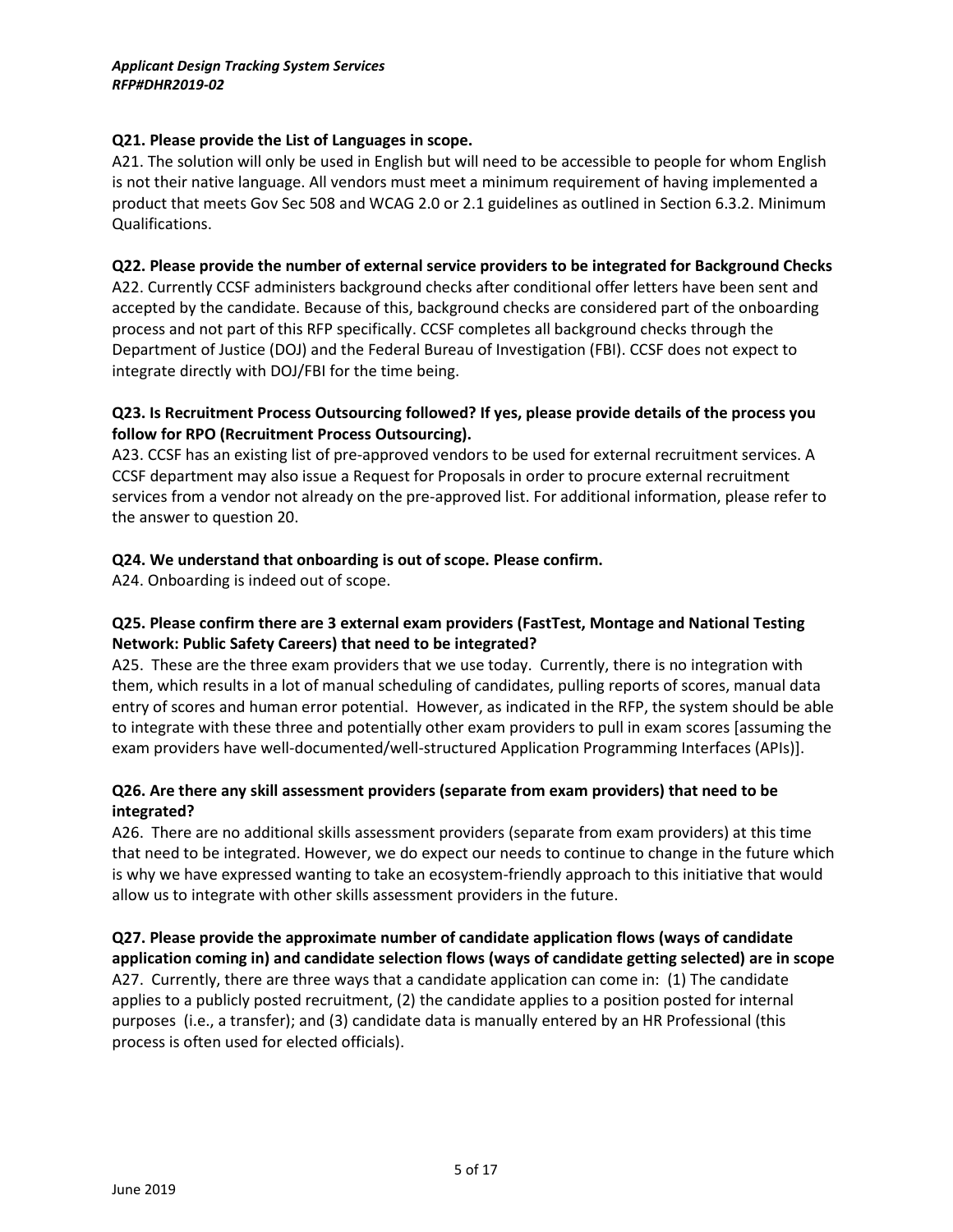Although there are many different "types" of hires, a candidate is selected through an examination and/or interview process. If an examination is required, which is the case for all permanent civil service positions, the process requires hires to be made from an eligible list. Please reference RFP Section 11 Background Information on Unique Government Processes for more information on the examination, eligible list and certification/referral processes.

#### **Q28. Does CCSF do seasonal hiring? If yes, when and at what volume?**

A28. CCSF does conduct seasonal hiring. Examples include summer workers at the Recreation & Parks Department and additional staff needed during election season. In 2018, there were 278 hires designated "Seasonal".

# **Q29. Would the data for migration be extracted and provided by CCSF, or do you expect the ATS implementer to extract data from current system?**

A29. If needed, CCSF intends on working with the current ATS vendor to extract existing data and does not necessarily expect the ATS implementer to extract it from the current ATS system though expects all parties to work closely together to ensure the smoothest transition possible.

#### **Q30. Please confirm whether only active candidate data will be migrated?**

A30. There is additional data that will need to be migrated for business, legal, and/or civil service rulebased reasons. All the different types of data that will need to be migrated have not been defined and CCSF expects to work closely with the selected vendor to decide what can be reasonably migrated.

## **Q31. Are resumes to be migrated to the new system ? If yes, please provide an approximate number of resumes to be migrated.**

A31. We expect to have resume data and will work closely with the selected vendor to determine whether it makes sense to migrate them into the new system.

#### **Q32. Are there any other unstructured data migration requirements?**

A32. In the current system users can upload other attachments and we expect to work closely with the vendor to determine whether it makes them to migrate them into the new system.

#### **Q33. What is the middleware tool used for integration at CCSF? Or Provider can suggest?**

A33. There currently isn't a middleware tool being used for integration and CCSF is open to Provider suggestions.

# **Q34. How many integrations are envisioned or to be provided based on the process flow mentioned in the RFP document?**

A34. The RFP specifies some key integration points the most important of which is with PeopleSoft HCM as is documented in Section 2.4. PeopleSoft Integration.

Other integrations described in the RFP include (please note that some of these are under "elements to build a strong foundation" while others are "enhancements to modernize practices"):

• 2.2.1.9. Seamless integration with social media sites and job boards to increase visibility of job opportunities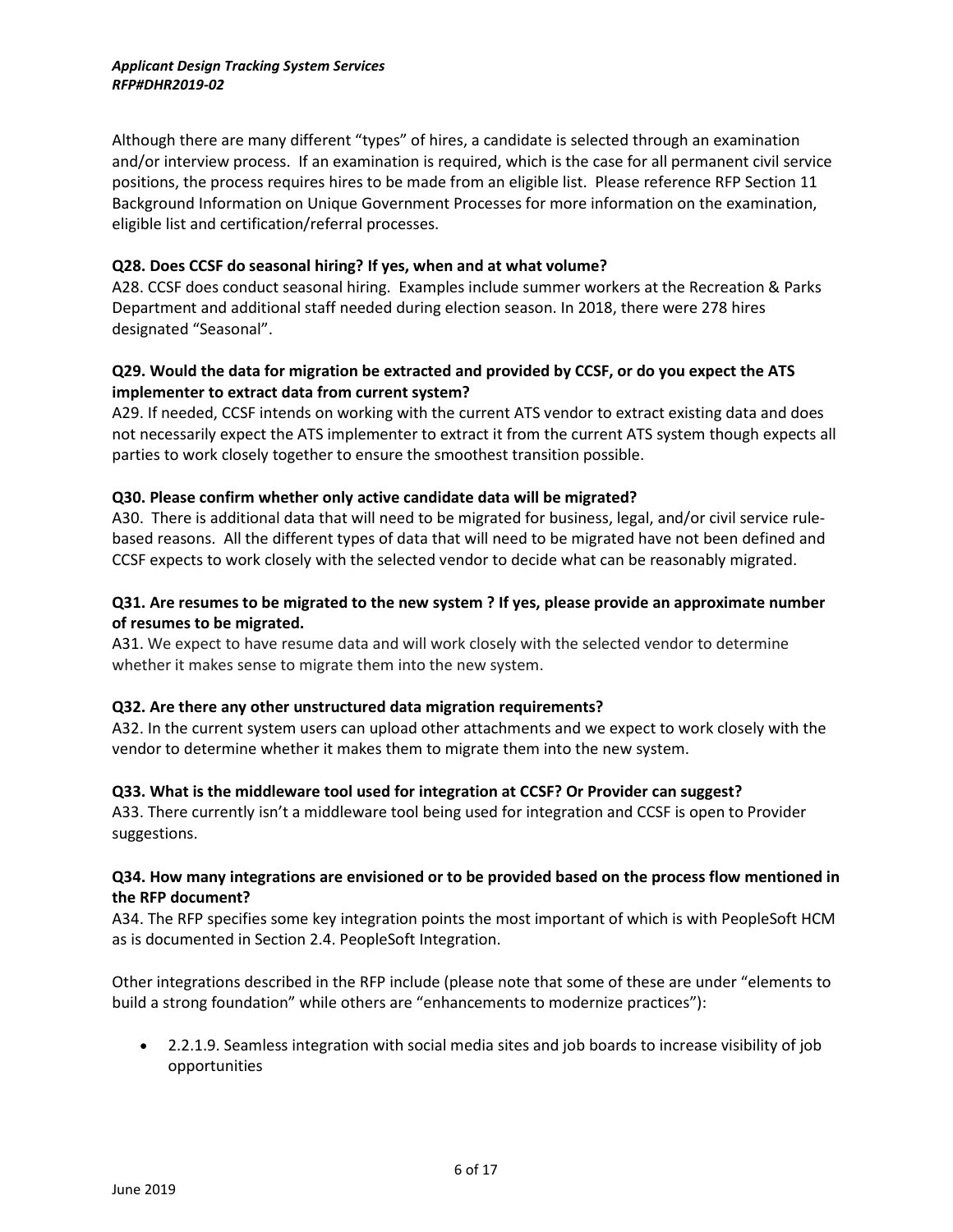- 2.2.2.5. Ability to integrate with exam providers and pull in exam scores from those providers, assuming the exam providers have well-documented/well-structured Application Programming Interfaces (APIs)
- 2.2.2.22. Ability to integrate with tools that verify minimum qualifications (e.g., education, experience, etc.)
- 2.2.2.24. Ability to integrate with CCSF's existing exam providers (FastTest, Montage and National Testing Network: Public Safety Careers) and to push/pull information to/from them
- 2.2.5.12. . Seamless calendar integration to assist with efficient and accurate scheduling of interviews and other meetings that might be required to complete the hiring process. CCSF currently uses Microsoft Office 365 for email and calendar.
- 2.2.7.1. Email integration to track all communication in one place and be able to easily access historical communication (CCSF uses Microsoft Office 365)

More broadly speaking, as is stated in Section 2.2.8.9., CCSF believes it can modernize current practices by having the "ability to plug into an Ecosystem of pre-built integrations to provide CCSF with an easy way to improve hiring processes and offer new features to Users."

Lastly, CCSF envisions needing to integrate with other tools and modules in the future and therefore wants to make sure the Applicant Tracking System solution can support that. And this aligns with the broader desired implementation design documented in Section 2.3 which states: "CCSF is looking to implement a modular and extensible solution that easily allows products to speak to one another. Therefore, any implemented solution (whether an individual module or a broader platform implementation) must present an Ecosystem-friendly approach." And the copy in that section goes on to specify what CCSF means by that.

# **Q35. How many external recruiting sites are to be integrated for each country? Which are those?**

A35. The applicant tracking system solution will be expected to integrate with any recruiting site that has well structured/well documented APIs. With the right structure, from a technical perspective, we do not expect to have to identify the exact number and names of external recruiting sites. Per section 2.3. Implementation Design: "CCSF is looking to implement a modular and extensible solution that easily allows products to speak to one another. Therefore, any implemented solution (whether an individual module or a broader platform implementation) must present an Ecosystem-friendly approach."

# **Q36. What is the expectation on Implementation timelines?**

A36. CCSF envisions going live with the ATS in Summer 2020. We understand that the ATS components responsible for the unique government hiring processes referred to in Section 2.2. of the RFP (i.e., 2.2.3"Creating a ranked list of eligible candidates" and 2.2.4 "Matching positions with eligible candidates") may require customization or custom development, and therefore may require additional time to implement. Full implementation of the ATS, including the aforementioned components, should be completed by Spring 2021.

# **Q37. Does CCSF prefer a phased implementation or a big bang go-live for all departments?**

A37. CCSF prefers a phased implementation plan. Per section 1.9 Agile Development and User Centered Design Principles: "CCSF will follow a frequent, iterative implementation cycle in accordance with agile best practices and user-centered design principles. The Proposer will work collaboratively with CCSF, and potentially other vendors, following an agile methodology. All parties will work in short, regular intervals (called "sprints"), each two to four weeks long depending on CCSF's preference."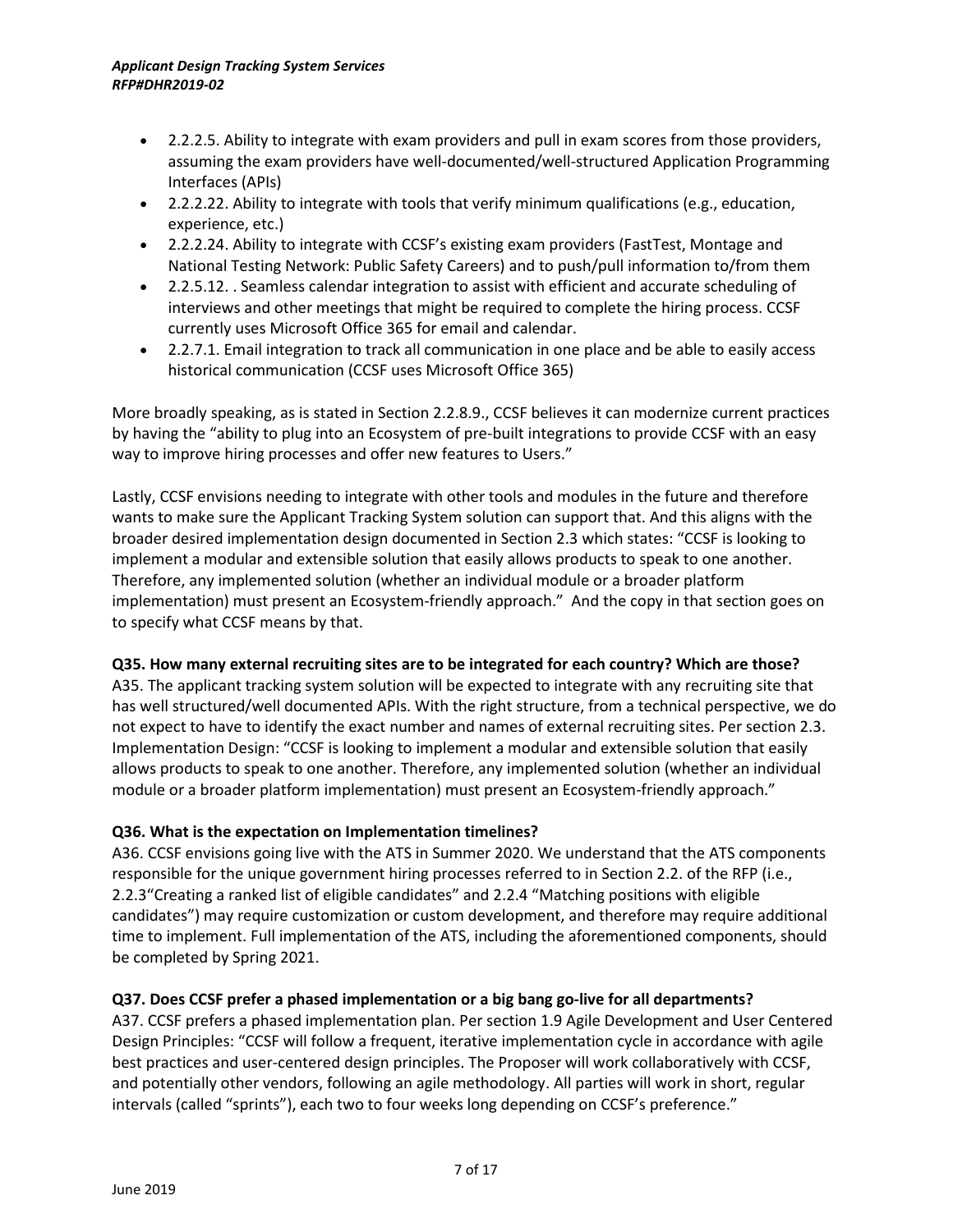#### **Q38. Are there any blackout periods when go-live cannot happen?**

A38. There are no foreseen blackout periods around go-live, but sufficient notice would need to be given to hiring departments about the go-live date so that recruitments can be planned around it.

# **Q39. Please provide the number of users to be trained ? We assume that we leverage Train the Trainer approach and end user training to be done by CCSF Key users?**

A39. CCSF would definitely like to leverage the "Train the Trainer" approach, but CCSF also values the vendor interacting directly with the core users of the system. We envision this to happen through user testing sessions as well as training sessions and could involve participation from a combination of HR professionals, candidates, and hiring managers. The "train the trainer" approach will be most useful to train current staff (HR professionals and hiring managers) and CCSF expects to leverage the existing 65 power users to ensure everyone is making the most of the new ATS solution.

# **Q40. Is post go-live support expected to be provided from onsite or we can have support from offshore?**

A40. Post go-live support does not necessarily have to be provided onsite. The key is that support is provided in a way that meets users' needs.

# **Q41. Can we leverage ticketing tools used by CCSF or can provider recommend?**

A41. Provider can indeed recommend a ticketing tool. There are tools used throughout CCSF but the Hiring Modernization Project team is open to discuss the best option with the Provider.

# **Q42. Does the San Francisco Sunshine Ordinance offer any protections for a vendor's confidential and proprietary intellectual property, which may cause irreparable competitive damage if released to other vendors?**

A42. San Francisco Sunshine Ordinance does not offer protections for a vendor's confidential or proprietary intellectual property. Please exclude confidential or proprietary information in all documents.

# **Q43. Requirement 2.2.2.10 and section 11.1.2 of the RFP refer to scanning and scoring exam answer sheets.**

- **a. What brand and model of answer sheet scanning devices does the City/County use, and how is communication with the device(s) handled today?**
- **b. Does the that communicates with the scanning device have the capability to output the answer sheet data to a file or web service?**
- **c. If so, What is the structure of the data that is loaded into the existing system (file format, data layout)?**

A43. Today, the creation, scanning, and scoring of exam answer sheets are completed and housed through the City's current applicant tracking system (JobAps). The answer sheets and answer key are scanned with a generic scanner at the Department of Human Resources (in other words there is not one make/model needed). A TIF file is created upon scanning. That TIF file is uploaded into the current applicant tracking system (manually), where it is then converted to a CSV file. The system then generates a score for each candidate tested.

Please note that moving forward the goal is for the ATS solution to provide CCSF with the ability to scan and score in-person exam answer sheets and import the scores. CCSF is open to vendors providing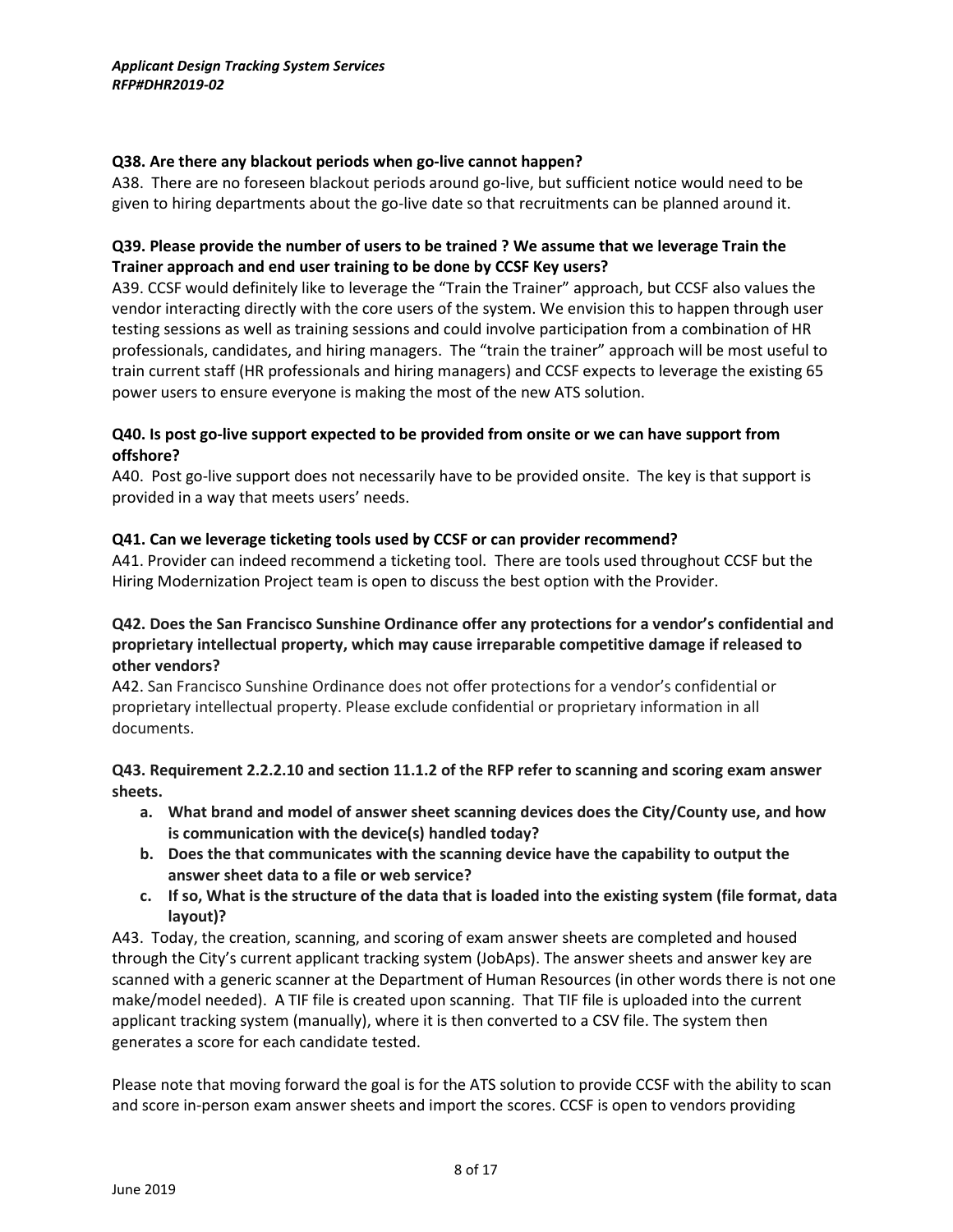alternative solutions to meet this need (and/or partnering with other vendors that provide these capabilities).

#### **Q44. Regarding legacy data migration: does the current vendor offer capabilities to extract all data required by CCSF with a comprehensive data dictionary?**

A44. The current vendor does offer capabilities to extract data required by CCSF. At this time there is not an existing comprehensive data dictionary, but CCSF expects to work closely with vendors to put one together moving forward.

**Q45. Requirement 2.2.2.11 describes the capability to share anonymized exams with raters. Please characterize the types of exams you are referring to. Are they essay exams, short answer exams?** A45. Any examination that requires raters to review a candidate's response and provide a rating should be anonymized. The rater should not know the name of the candidate that they are reviewing. Of the exams referenced in Section 11.1.1. of the RFP, this includes behavioral consistency questionnaires, oral, performance, and written essay exams.

# **Q46. In order to give the City the best response to the RFP, we request a two week extension to the due date. We feel this two week extension will allow for a more complete proposal and hence better next steps in the procurement process.**

A46. We regret that we cannot grant an extension to the July 3 due date. CCSF must conduct interviews during the week of August 12, which unfortunately leaves no opportunity to amend the evaluation schedule that has already been set for the rating panel.

# **Q47. It appears that document HRD-RFP\_2019-02\_TemplateE1.xlsx does not contain requirements from section 2.2.3 and 2.2.4 in the main RFP document. Was that intentional?**

A47. Yes, sections 2.2.3 Creating a Ranked List of Eligible Candidates and 2.2.4 Matching Positions with Eligible Candidates are two parts of the hiring process we know are unique to government and CCSF specifically. Because of this CCSF does not expect all vendors to meet these requirements "out-of-thebox" and are therefore not evaluated through the "Core Competencies" section of the evaluation. Other sections of the evaluation criteria (predominantly section 6.4.5 Creativity and Problem Solving) assess vendors on their ability to think creatively to extend their ATS to meet these complex requirements over the coming years.

# **Q48. 2.2.2.11. Ability to share anonymized exams with raters, and then be able to add the results back to the applicant's profile. Should we assume that "Anonymized exams" means the rater does not know the identity of the candidate, but it might mean that the recruiter does not know the identity of the rater.**

A48. "Anonymized exams" means the rater does not know the identity of the candidate.

# **Q49. How many active requisition migrations are in scope? Please provide the total number of active applications at any given point?\***

# A49. *\*This question was subject to clarification by the vendor. As such, CCSF has provided the following answer to the best of its ability.*

If this question is about hiring data, there are about 9,000 hires made annually by CCSF. Any approved, non-filled positions at the time of implementation will need to be migrated into the system.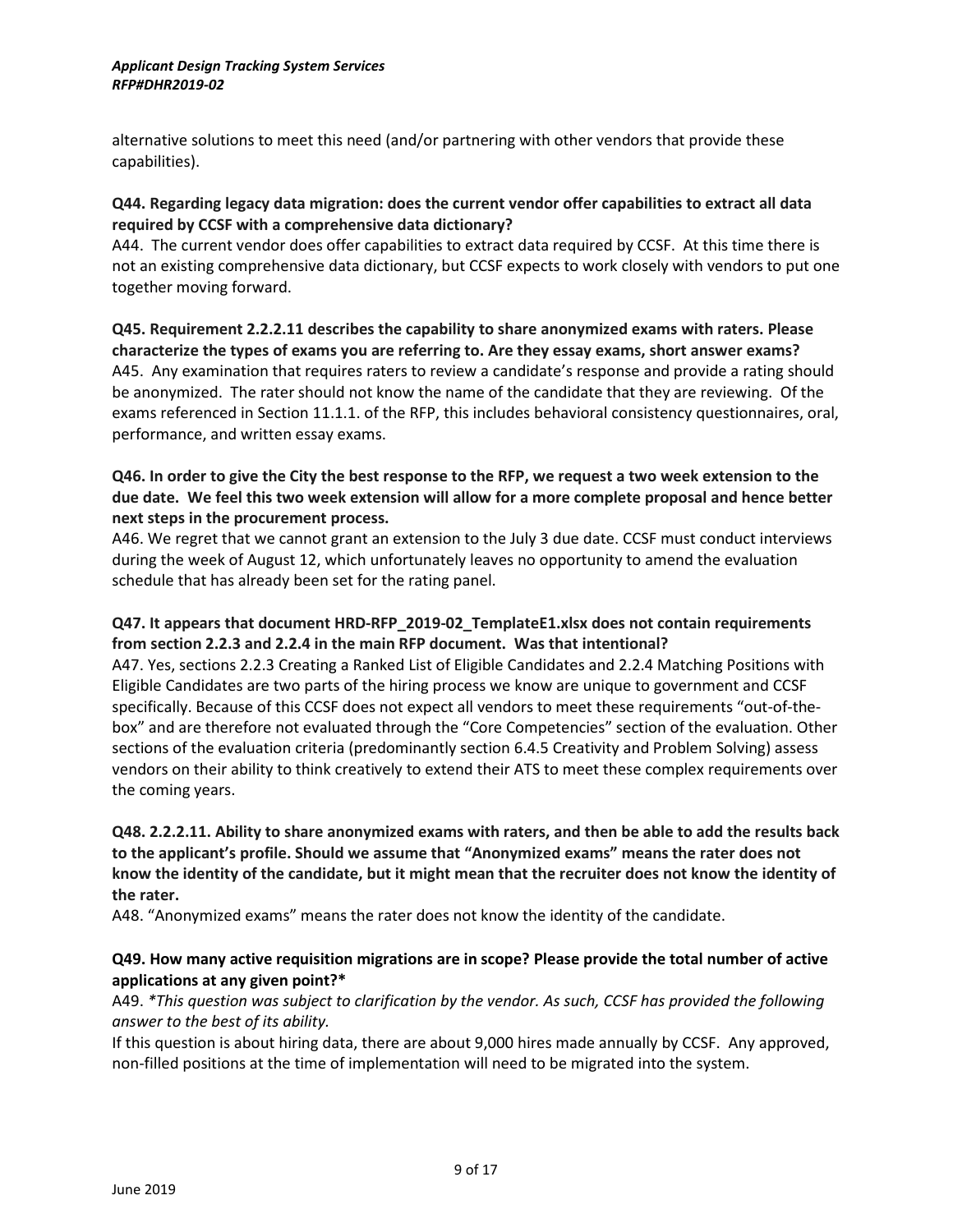If this a question about recruitment information, all active recruitments and candidate information from those recruitments will need to be migrated into the system. As indicated within the RFP, CCSF receives 150,000 applications per year on average. For the number of "active" applications, there are some rules within the City that determine how far back we do need to go; there are things that are going to be governed by CCSF's rules and there are going to be things governed by what makes sense from a business standpoint. As we go through the data migration exercise with the vendor selected, we will want to optimize for both of those things and balance the tradeoffs of actually doing the data migration.

#### **Q50. Is History data migration in scope or only Master and Open data will be taken to new system?\***

A50. *\*This question was subject to clarification by the vendor. As such, CCSF has provided the following answer to the best of its ability.*

If this is simply a request about whether historical data will need to be migrated, the answer is yes.

#### **Q51. In case history data migration is in scope, please provide the details of what all need to be migrated?\***

A51. *\*This question was subject to clarification by the vendor. As such, CCSF has provided the following answer to the best of its ability.*

We do plan on migrating historical data. We have flagged that in the RFP; we also have flagged that we want to work with the vendor to determine what is reasonable to migrate. There are some rules within the City that determine how far back we do need to go; there are things that are going to be governed by CCSF's rules and there are going to be things governed by what makes sense from a business standpoint. As we go through the data migration exercise with the vendor selected, we will want to optimize for both of those things and balance the tradeoffs of actually doing the data migration.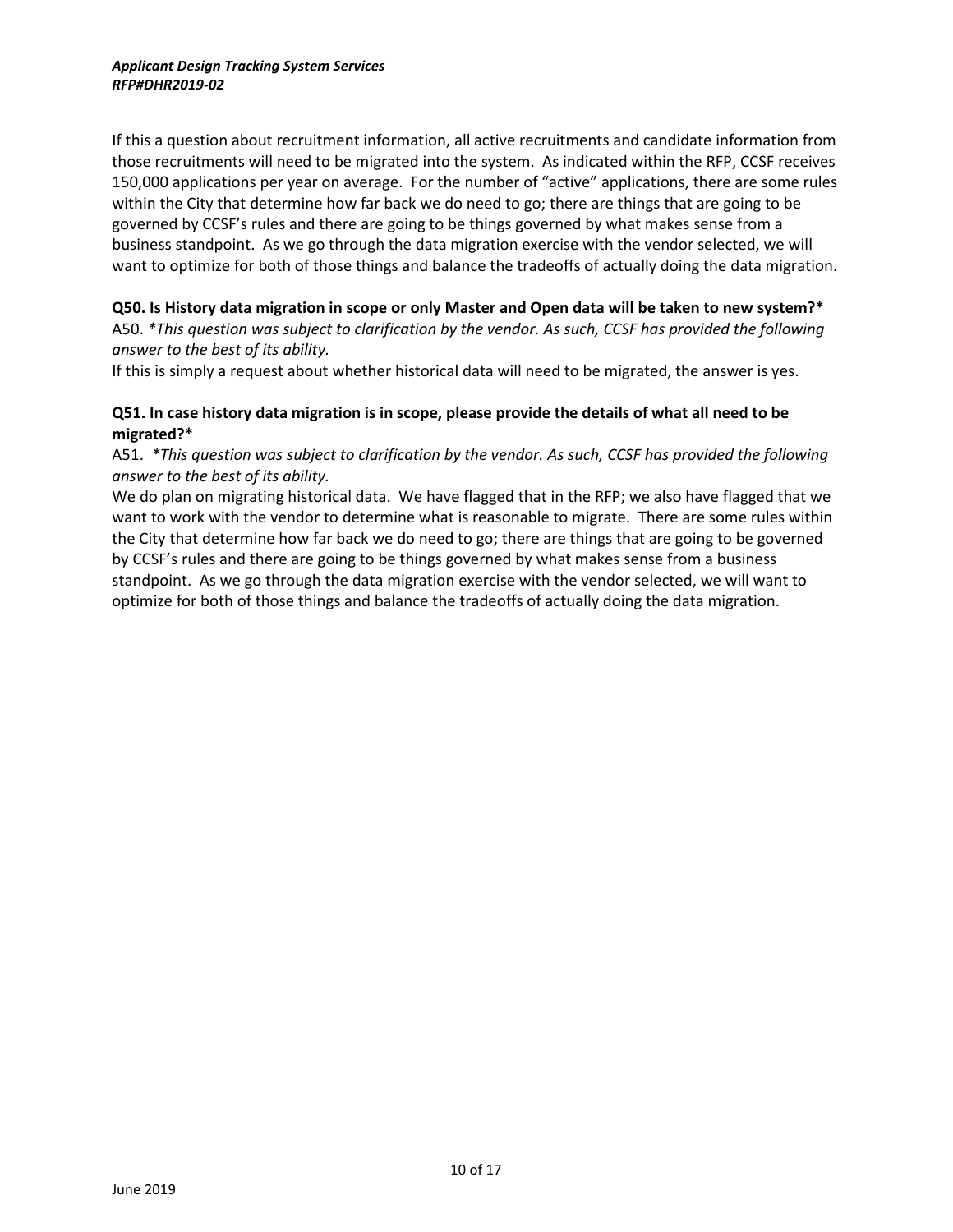# **QUESTIONS & ANSWERS FROM THE PRE-PROPOSAL CONFERENCE (JUNE 5, 2019)**

*Questions are from in-person and remote attendees*

## **Q52. It was mentioned that HR Managers had issues with accessing today's Applicant Tracking System (ATS). Can you provide more detail?**

A52. Most hiring managers do not have access to our current ATS. One reason is due to confidentiality of the process. Hiring managers should get access to know certain information such as the status of the recruitment, but they shouldn't know who applied and the results of any specific candidate: did they pass the examination, did they make it onto the eligible list, where are they ranked on the eligible list, etc. We want to make sure hiring managers are able to see the progress of the overall recruitment, but not necessarily give them full exposure to all of the data.

Additionally, hiring managers are approaching the hiring process very differently than an HR Professional does. Currently, if hiring managers were given access to the ATS, there would be a lot of language and phrases used that they wouldn't understand. There will need to be some translation into how hiring managers think about the hiring process, what language is most familiar to them, and what would be most useful for them in terms of taking action so that they can use the system in the most effective manner.

# **Q53. [Follow-up] So if they don't have direct access, how do hiring managers interact with the process right now? Is it through a form or is it though emails or phone calls?**

A53. Hiring Managers are usually in close contact with the HR Professional responsible for that recruitment, and they may interact through email or a series of forms. Depending on how that department handles recruitment processes, the HR Professional might be very proactive in giving hiring managers detailed steps along the way, such as regular updates via email or phone. That doesn't always happen though; we mentioned earlier [in the presentation] that a pain point many hiring managers here in the City have is that recruitments fall into a "black box" and they don't know where the recruitment stands once the job announcement is posted. We understand that's not entirely a system issue, it's also a process issue. We're hoping to improve and change the way our HR Professionals engage hiring managers, involving them more because we feel it's important for hiring managers to know what's going on with their recruitment.

#### **Q54: Can we get the list of vendors here so that we can see who we can partner with, if needed?**

A54: The names of all the vendors that responded to sign up for the pre-proposal conference are listed on the first page of the Pre-Proposal Conference Summary.

#### **Q55: Can I have the contact of the person to send additional questions?**

A55: The RFP Contact is Michael Hirai at [michael.hirai@sfgov.org.](mailto:michael.hirai@sfgov.org)

#### **Q56: What is the URL to see the answers online?**

A56: The RFP and its attachments, including questions and answers submitted, is located on the SF City Partner site at [sfcitypartner.sfgov.org.](https://sfcitypartner.sfgov.org/)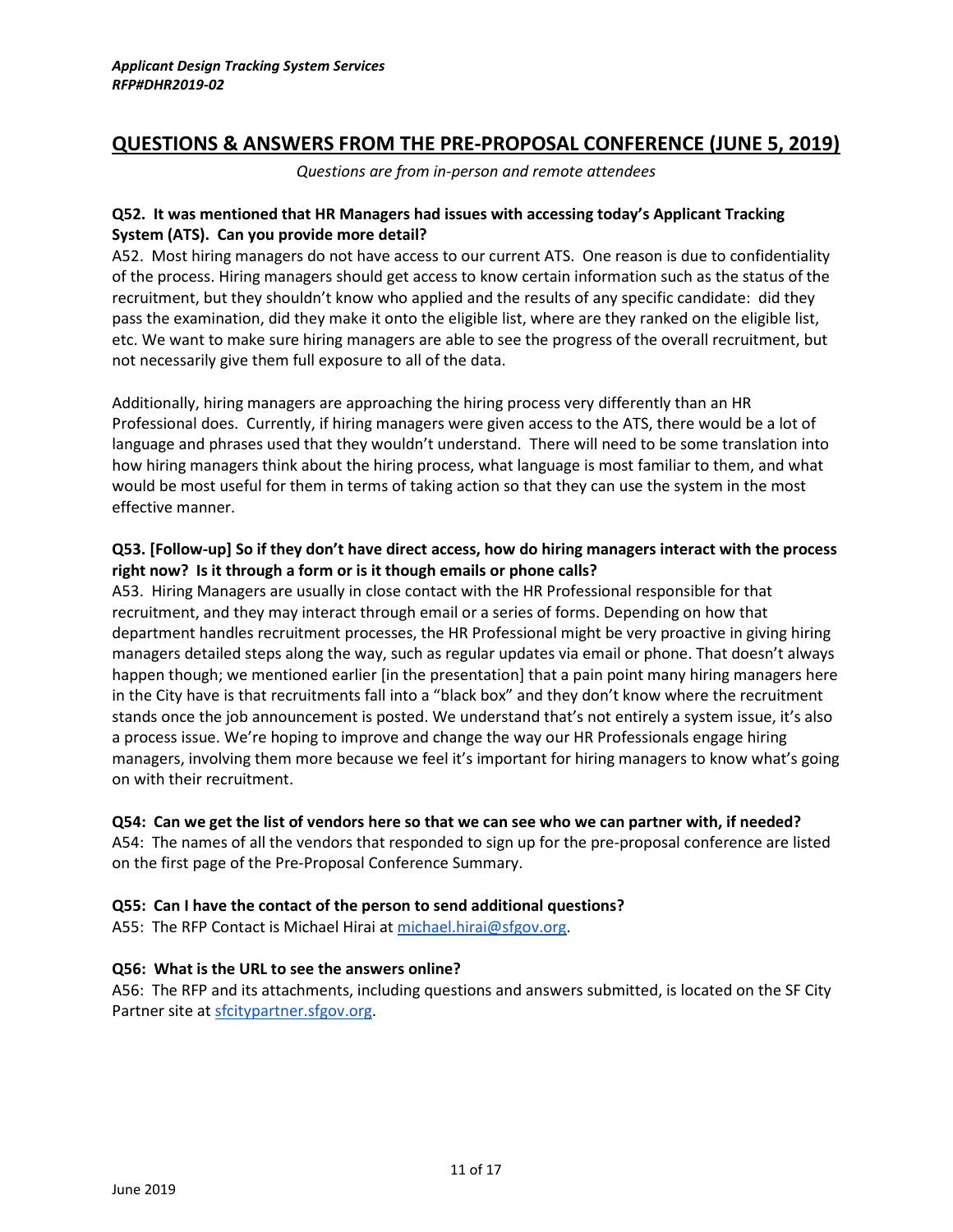# **Q57: In terms of the HRIS integration, do you have a team on-site that will be creating this**

# **integration? What are your expectations from the vendor for the physical creation of that**

#### **integration?**

A57: Currently there are five points in the process where PeopleSoft and the current Applicant Tracking System integrate, and those are all fully documented in the RFP. As we think about the integration with PeopleSoft moving forward, we've laid out three different options for how one could integrate with PeopleSoft in the future. Part of the RFP evaluation criteria is asking the respondents to tell us why they would choose one of those three different strategies and what that would look like: What is your integration strategy specifically with PeopleSoft?

# **Q58: What is the ideal timeline (given average of 2 months right now)?**

A58: Depending on how contract negotiations go, we are hoping to begin working with a vendor or a group of vendors starting in October. What the timeline looks after that is tricky because it will be a balance between rolling this out in an iterative manner and really delivering impact to our partners. We want to deliver quickly to our users (to be able to deliver value and deliver impact as soon as possible), but we also recognize that we don't want to do a "Big Bang" reveal of a new solution overnight because that can be risky. Having to find that balance is something we've shared both with the vendors and our internal stakeholders.

# **Q59: How many hiring managers, HR managers and job openings do you have on an annual basis collaboratively inside CCSF?**

A59: It's difficult to determine an exact count of how many hiring managers there are in CCSF, but our estimate is that there are at least 1500; however, we anticipate that future users of the system will include individuals involved in the hiring process which means potentially 2,000 - 3,000 (including hiring managers). We currently have 427 HR staff who are involved in recruitment/hiring. As for job openings, we make approximately 9,000 hires per year.

# **Q60: [Follow-up] Are hiring managers working with others collaboratively when receiving job applications?**

A60: There is a Human Resources analyst responsible for each recruitment, whether it's a permanent civil service recruitment which requires an exam process or what we call an exempt recruitment which does not require candidates to go through an exam and eligible list process to be hired. The Human Resources analyst will receive and screen each application based on the minimum qualifications that are stated on the job announcement. If the HR analyst has a question about a candidate's qualifications, they may consult with someone who's considered to be a subject matter expert who could provide feedback on whether or not that applicant meets the minimum qualifications. It's quite common that the hiring manager only sees applications at the time of interview.

# **Q61: Do we know the current applicant tracking system used?**

A61: The current Applicant Tracking System for the City and County of San Francisco is JobAps.

#### **Q62: When was the last time job classifications were renewed/updated?**

A62: CCSF has over 1100 job classifications. They are updated on an as-needed basis. It's not a process where we take a look every five years, go through all of them and then update them. Instead, typically when a Human Resources analyst is in the process of conducting an exam for a position, they perform a job analysis with subject matter experts in order to learn about skills needed for the position and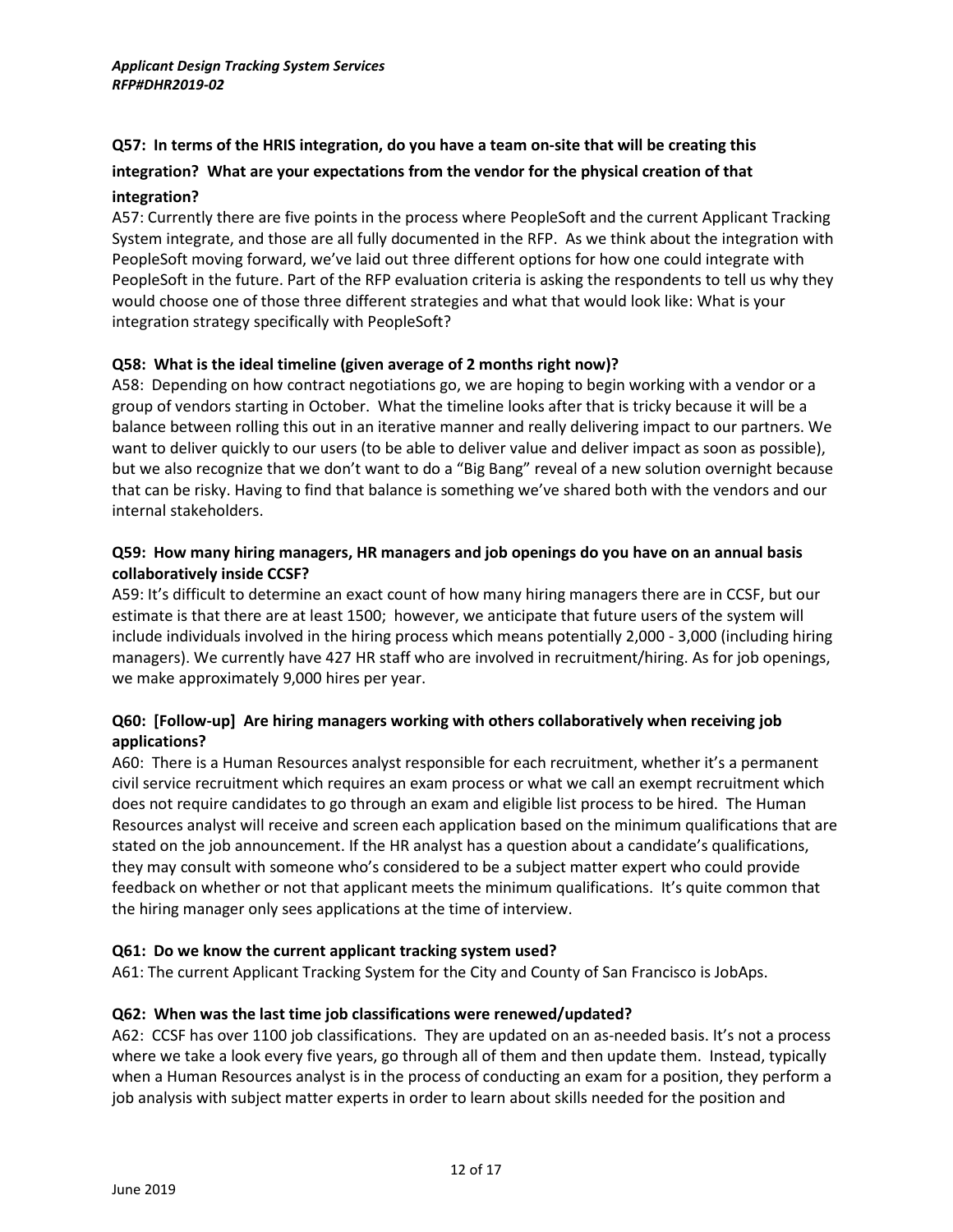develop the exam criteria. Every once in awhile, the job analysis results show that the job specification is outdated or the minimum qualifications are no longer sufficient (e.g., we may need to lower or raise them). At that point there's a separate process for the job classifications to be updated. Many of our job classifications haven't been updated in decades but generally a lot of them have been updated in the last several years.

# **Q63: [Follow-up] What percentage would you say, of the 1100, are those that have not been touched in many, many years?**

A63: Our estimate is that it's around 5% or less.

# **Q64: [Follow-up] As part of this project, will part of this project involve going through our job classifications and updating them?**

A64: In terms of implementing an Applicant Tracking System solution, that may not be part of the process. We would like to have all of the CCSF's job classifications be accessible through the applicant tracking system or somehow stored there, so that HR Professionals when they are creating a job announcement can just go to the job specification and copy it or use it as a base to create their job announcements. We would like to have something like that but there wouldn't be an effort at this time as part of the Applicant Tracking System procurement to do a classification overhaul.

We are definitely aware of how big a role job classifications play in the hiring process. It is referenced as one of the hiring modules in RFP Section 2.2. Overview of Services. We want to take a more modular procurement approach to this project, so rather than procuring something that would cover all of these modules we're really focusing on the ATS side of things with this RFP and the job classifications will potentially get tackled later.

# **Q65: Will you have a dedicated team for the implementation?**

A65: The Hiring Modernization Project team [Anne Marie Monroe, David Huebner, Monique Baena-Tan, William (Bill) Miles II] are the dedicated team for managing the implementation process for this project. They all bring different perspectives to the table: Anne Marie and Bill have been in Human Resources here at the Department of Human Resources for several years. David and Monique have a background in bringing digital services to government, focusing on HR specifically and bringing technology to Human Resources practices with a data-driven approach.

We do plan on adding a [CCSF job classification] Senior Business Analyst to help with the implementation process of not just the Applicant Tracking System but also future systems that we hope to acquire. As discussed in the RFP, the CCSF's HRIS is PeopleSoft and administered by the Controller's Office. We expect that the Controller's Office may assemble a team of their own, if necessary, to partner with us and the selected vendor(s) on the implementation of this applicant tracking system solution and future systems we acquire.

# **Q66: Do you have system integrators on-site for PeopleSoft? Or is the expectation that the vendor will do it?**

A66: There is a team within the City's Controller's Office who's planning on being part of this project that will be helping with the integration, depending on what the selected vendor proposes as the solution for that integration. One of the potential things that we have put forward is to integrate with a third-party integration platform. That type of integration will look different than one that just builds on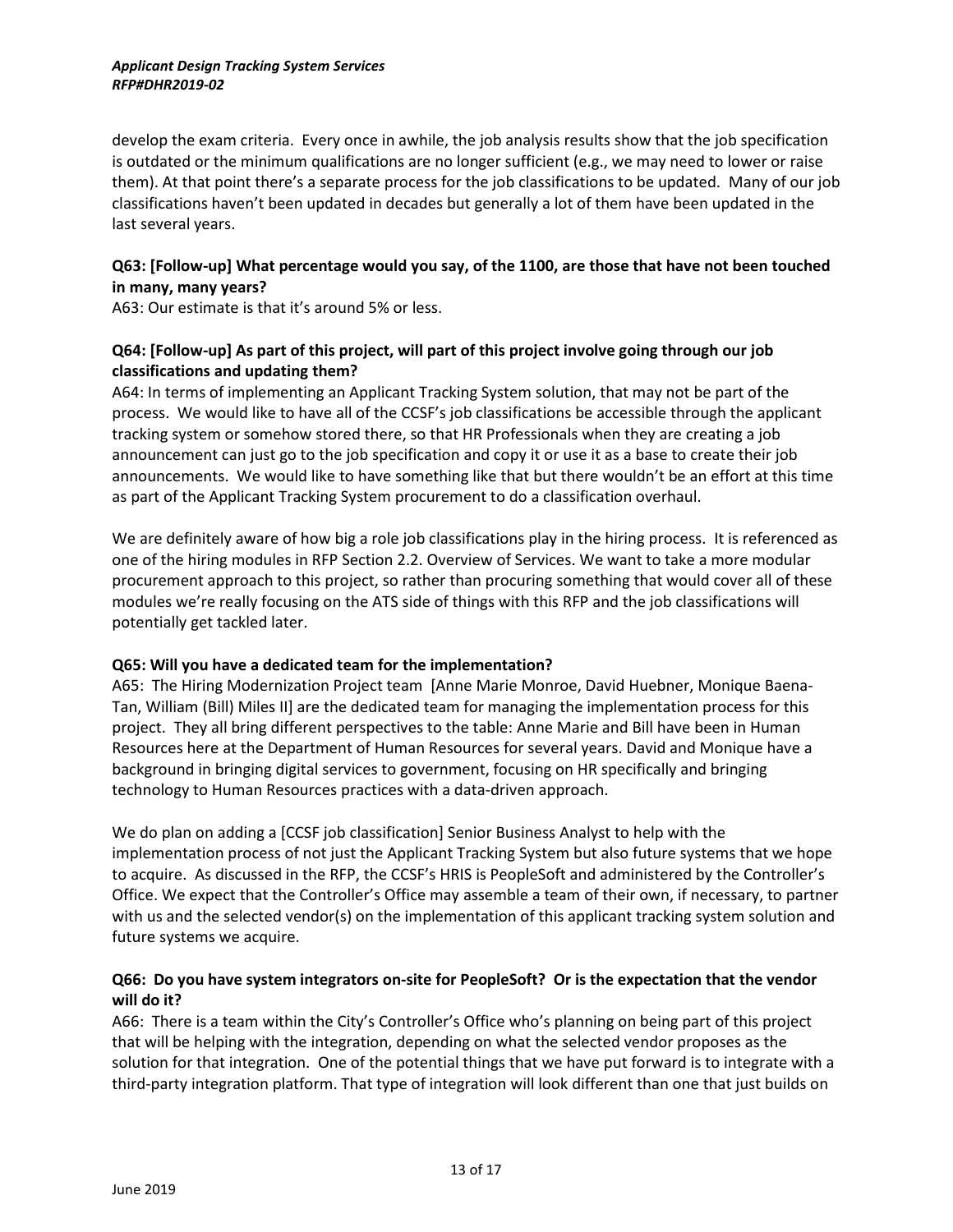the existing five integration points that exist today or if a Proposer decides to build out an API layer or a hub which is another one of the alternatives that we propose.

#### **Q67: Has your team implemented a similar type of software in the past three years?**

A67: To this scale, no, but the City's Controller's Office has experience integrating with various systems at a very large scale, such as financial systems. The project's consultants have experience pulling together different pieces of technology in the HR space, but not to the size of 35,000 people.

#### **Q68: Right now it's 150,000 applicants, 9000 hires = ~6%. What's that percentage in 3 years?**

A68: We do not know the exact percentage of hires versus candidates to expect in the next 3 years. However, our analysis indicates that a large number (30%) of City employees will be eligible to retire over the next ten years.

#### **Q69: How many job postings remain open in the system / unfulfilled?**

A69: Our job website typically has over 175 recruitments posted publicly on a weekly basis. The second question about how many are unfilled, we have some classifications that are definitely difficult to fill such as managers who require a specific skill set. Some positions have high turnover such as our bus operators and dispatchers, which are very stressful jobs. Another example is our trades - Power House Operator is a very special skillset and there aren't many people so we have a little difficulty closing those in a timely period. There are also jobs within a class with special requirements such as bilingual or other specialized skills.

#### **Q70: Where do you advertise jobs today? Do you source passive candidates?**

A70: For positions that have low minimum qualifications, all we do at this point in time is post on our Applicant Tracking System and let candidates come in. These recruitments get hundreds of applications so we don't need to go out for some of those classes and get additional candidates. Our website also gets scraped from a number of sources. For example, currently Indeed takes jobs from our site and posts on their own page. If we know that a position is difficult-to-fill or we notice that the recruitment is not getting enough candidates, then we use Craigslist, CalOpps, or trade-specific sites or schools to try to obtain additional candidates. In the future, we do hope to have the system tell us which ones are not getting enough candidates so that we enable more targeted outreach.

#### **Q71: [Follow-up] Do we have any employee referral program?**

A71: To date, we do not.

#### **Q72: For the unique CCSF processes, are those run on your current Applicant Tracking System today or is most or all of that happening outside the system?**

A72: The processes of "Creating a ranked list of eligible candidates" and "Matching positions with eligible candidates" (refer to section 2.2 of the RFP) are both run in our Applicant Tracking System today. Most HR Professionals are administering exams with many applicants and multiple exam components, therefore they utilize the exam scoring feature built into our current ATS. The ATS calculates the score, standardizes them, and then creates a report which is essentially for the eligible list of candidates in ranked order. At this time the cert/referral process is also done within the ATS. Those two pieces (exam scoring and cert/referral) are customized parts of our current ATS.

Although, parts of these processes occur in the Applicant Tracking System, they still involve a lot of manual work that happens outside the system as well. In the RFP, we do talk about wanting to move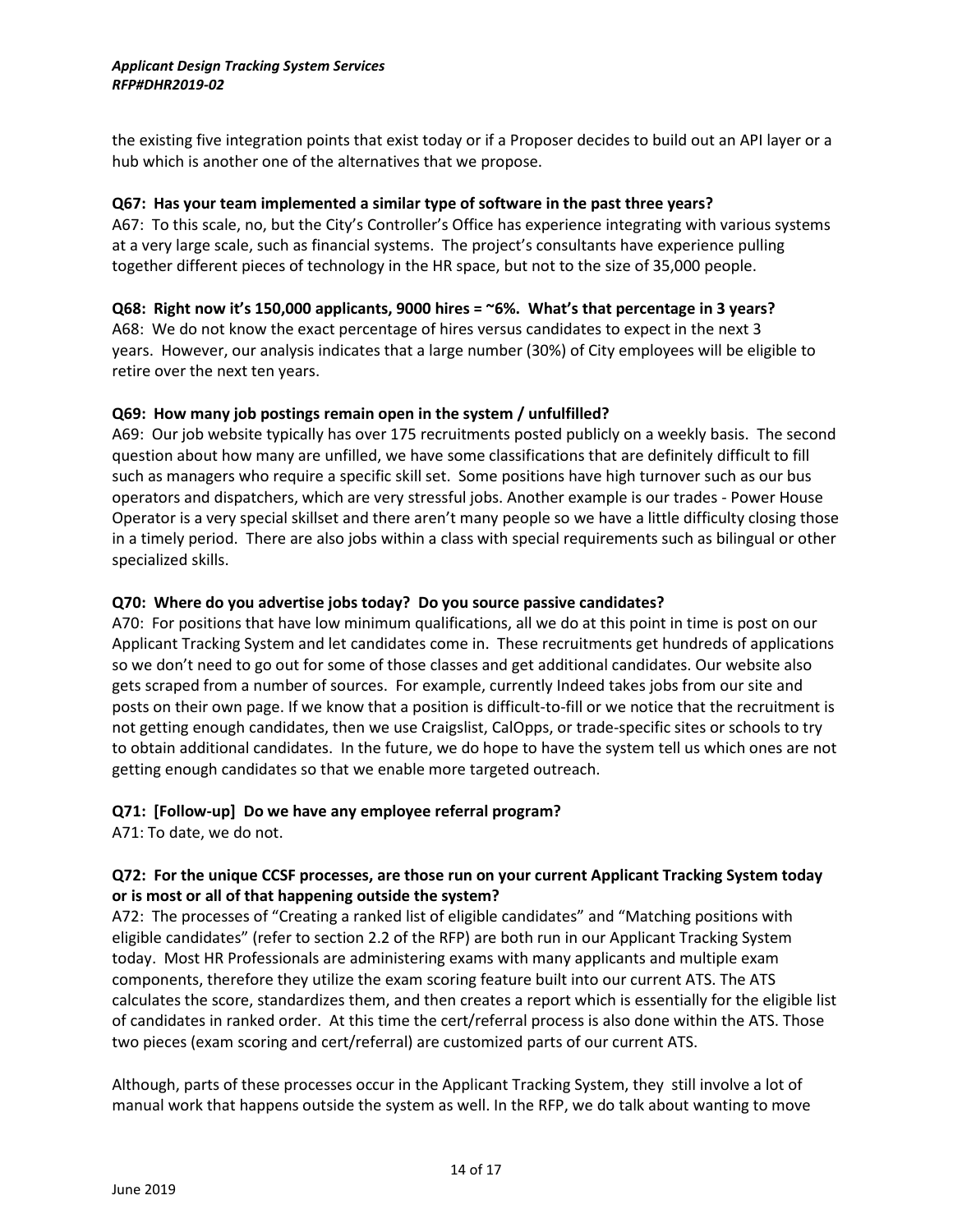towards a world where some of these pieces are automated because we know that what we are dealing with here is dynamic supply and demand.

#### **Q73: How are assessments administered, via the computer or manually?**

A73: Both. Some assessments such an oral and performance exams require raters to give evaluations in person. For other assessments, such as a Behavioral Consistency Questionnaire, raters are sent the questions and candidates answers they evaluate them. That could be done over the computer or manually, depending on the format of the questionnaire. In the RFP, there is language about multiplechoice exams given through a computer environment, some remotely and some in person. We also have in-person multiple-choice examinations for larger groups where answers sheets are bubbled and filtered through a machine to obtain the candidate's score. More detailed information on each assessment can be found in RFP Section 11.

# **Q74: If hiring managers are considered "casual users," how many "power users" does CCSF have?**

A74: At our most recent count, we have 427 administrative users ["power users"], majority of whom are HR analysts and clerks. At this time, hiring managers (who are not in Human Resources) either don't use the system or don't have access to the system.

# **Q75: What do advanced resources on your end look like? Is there an internal team of developers or internal team for change management?**

A75: There are individuals from the Controller's Office that would help with various integration work that would need to happen with regards to PeopleSoft and we are hiring at the Department of Human Resources to add to this team specifically. With regards to change management, that is something that we as a team are leading and something we recognize is an essential part of this project. We know that this is going to be a big change for people: we're changing their systems, we're changing their processes, and we're hopefully changing some rules. We know that it's going to take time and we know that there's going to be pushback and one of the ways we've already tried to address this is by having a very open, collaborative process from the beginning so all the work and all the research we've done from two years ago until now has been trying to engage people as much as possible, trying to understand what their challenges are, where it is that they are coming from, and how can we make their lives easier, which will really help with change management in the long run.

#### **Q76: Is automation/mobile ATS expected?**

A76: We do expect aspects of the system to be accessible through a mobile device. One of the things we talk about in RFP Section 1.4. is that the ways people search and find jobs has changed and the way that we collaborate has changed, so a hiring manager might want to give feedback on the people that they interviewed and they may want to do that on their phone while they are sitting on the bus or the train. Similarly, we know candidates might be searching for jobs on their phones for various different reasons and so we want that to be accessible to them for sure.

For the automation part of this question, absolutely we do want to move towards a world where we have more parts of our hiring process automated. We know that's not something we're going to be able to do overnight. Due to the complexity of the hiring process and different factors to take into consideration, automation will need to be unpacked and iterated on.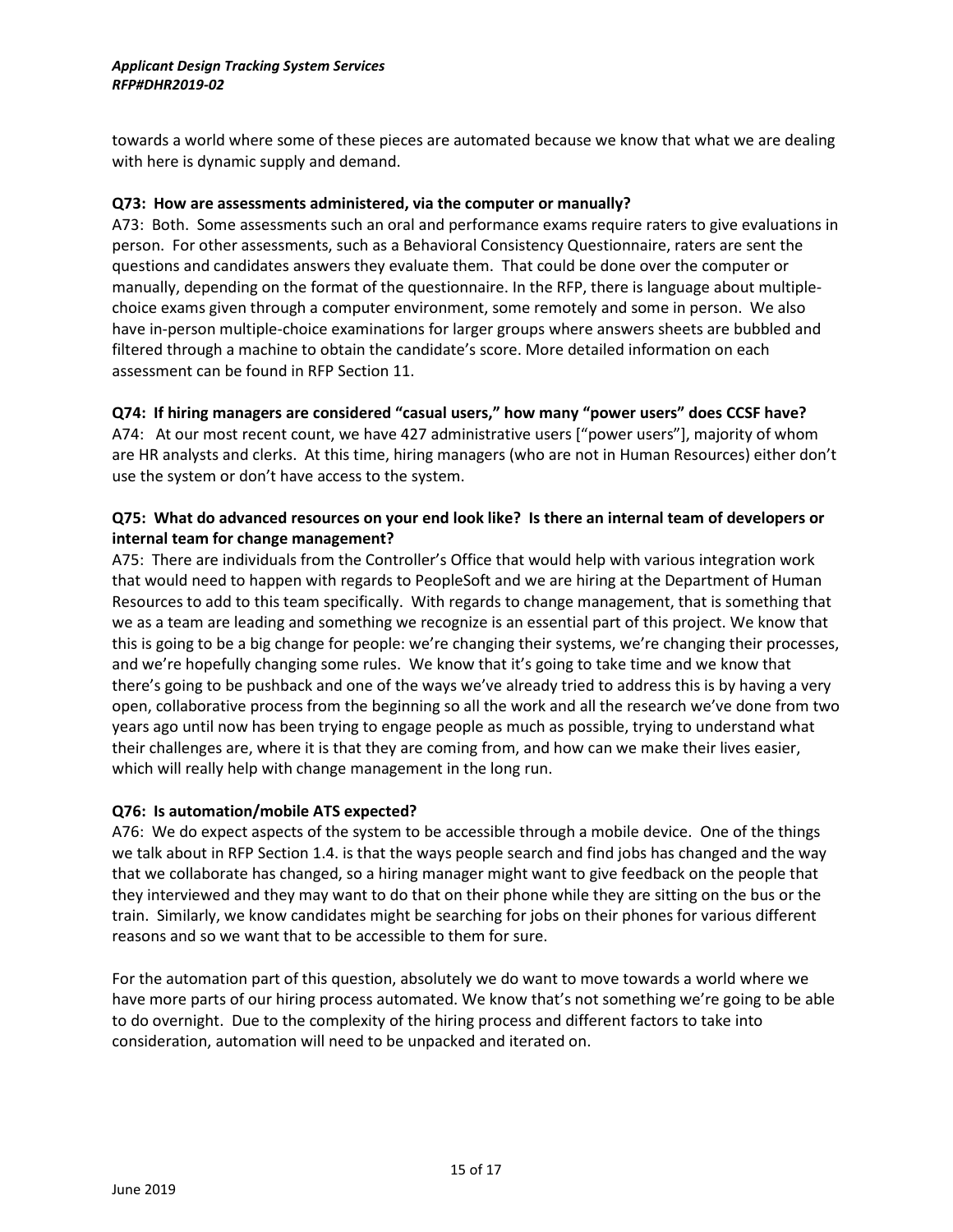# **Q77: Would you like the ATS vendor to help participate in requirements design/change management process?**

A77: Yes. This RFP is very much about finding the right partner who has the same values as us, who has the same working style as us and that definitely means the vendor actively participating in user research, user testing, and actually being here to show and developing new features or new launches to the people who are actually going to be using the system.

# **Q78: What is the allocated budget for the procurement of the Applicant Tracking System? In other words, is there a budget limit?**

A78: The funding for this project and for the Applicant Tracking System solution comes from the City's general fund. There's an approval process that we as a team must first go through to request funding in order to continue this project and keep our initiative moving; that funding is allocated to us on a yearly basis. We do have funding granted to us for this coming fiscal year 19/20 and additional funds earmarked for Fiscal Year 20/21, but we have to report to the committee that decides whether we get money and how much we get (CCSF's Committee on Information Technology, aka "COIT") on a yearly basis (i.e. detailing what is our process is and what it is we are going to be working on).

# **Q79: Have you established key success metrics? Can you share a few? Attraction, retention, etc.** A79: There are three layers to this.

- **Time-to-hire:** Part of the funding for this project gets allocated through the Committee on Information Technology (COIT) and the team formally presents to COIT as part of that funding process. In our presentations to COIT, the key success metric is time-to-hire. It is currently very difficult to unpack time-to-hire as a metric. In 2015 the Controller's Office published a report stating that the average time-to-hire was 118 days. One of the things flagged in that report was that we unfortunately, currently, can't break down time-to-hire into its individual components. Moving forward it will not only be important to measure time-to-hire and decrease it, but also be able to measure and understand its individual components so we can identify where we should be focusing as we then try to carry out interventions to improve time-to-hire.
- **City-wide HR Analytics project:** There is an HR Analytics working group here at the City that is trying to help the City define what its core HR Analytics metrics should be and, as part of that exercise, there are conversations as to whether it should be defined around attraction/retention. That's an ongoing conversation and this project would fit into that conversation.
- **Metrics per module:** Using our team's research, for each the modules in RFP Section 2.2. we have proposed different success metrics. As a team we have not agreed on each of them because we think that will be something we will do with our vendor partner; it will be based on what is the data we can collect and what is the expertise the vendor can bring to the table to help us understand how we might measure success related to each of these individual modules that make up the Applicant Tracking System.